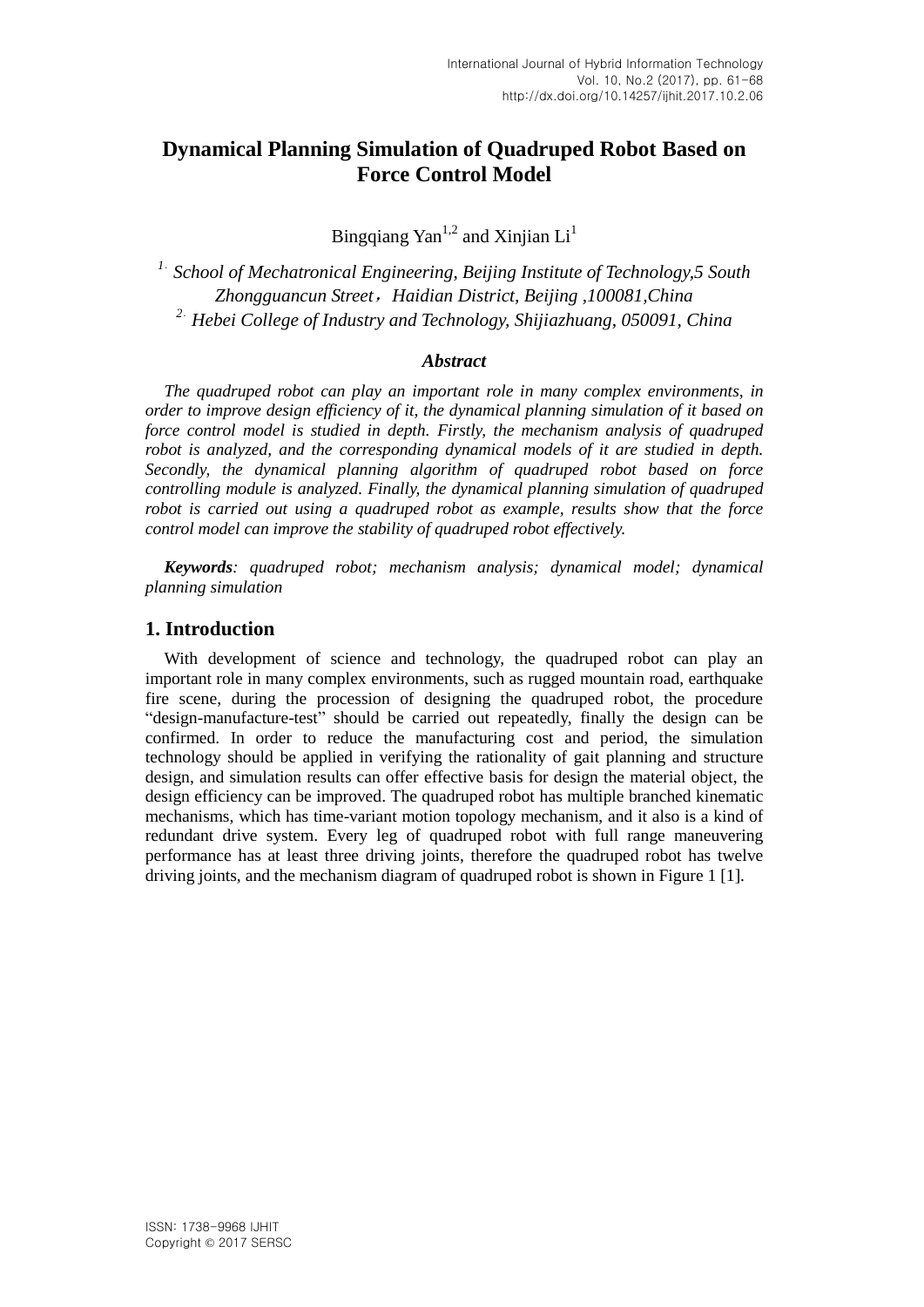International Journal of Hybrid Information Technology Vol. 10, No.2 (2017)



**Figure 1. Structure Diagram of Quadruped Robot**

The number of driving joints is far more than that of motion freedom, therefore the dynamical analysis of quadruped robot is very complex, therefore an advanced controlling technology should be applied and the force controlling model is used in this research.

## **2. Mechanism Analysis of Quadruped Robot**

According to the hierarchy of quadruped robot, the organization level and module of it can be divided, which is shown in Figure 2.



**Figure 2. Module Division Diagram of Quadruped Robot**

All components of quadruped robot are organized and planned based on "part-component-parts-accessory" four levels, where the side swing module, hip joint and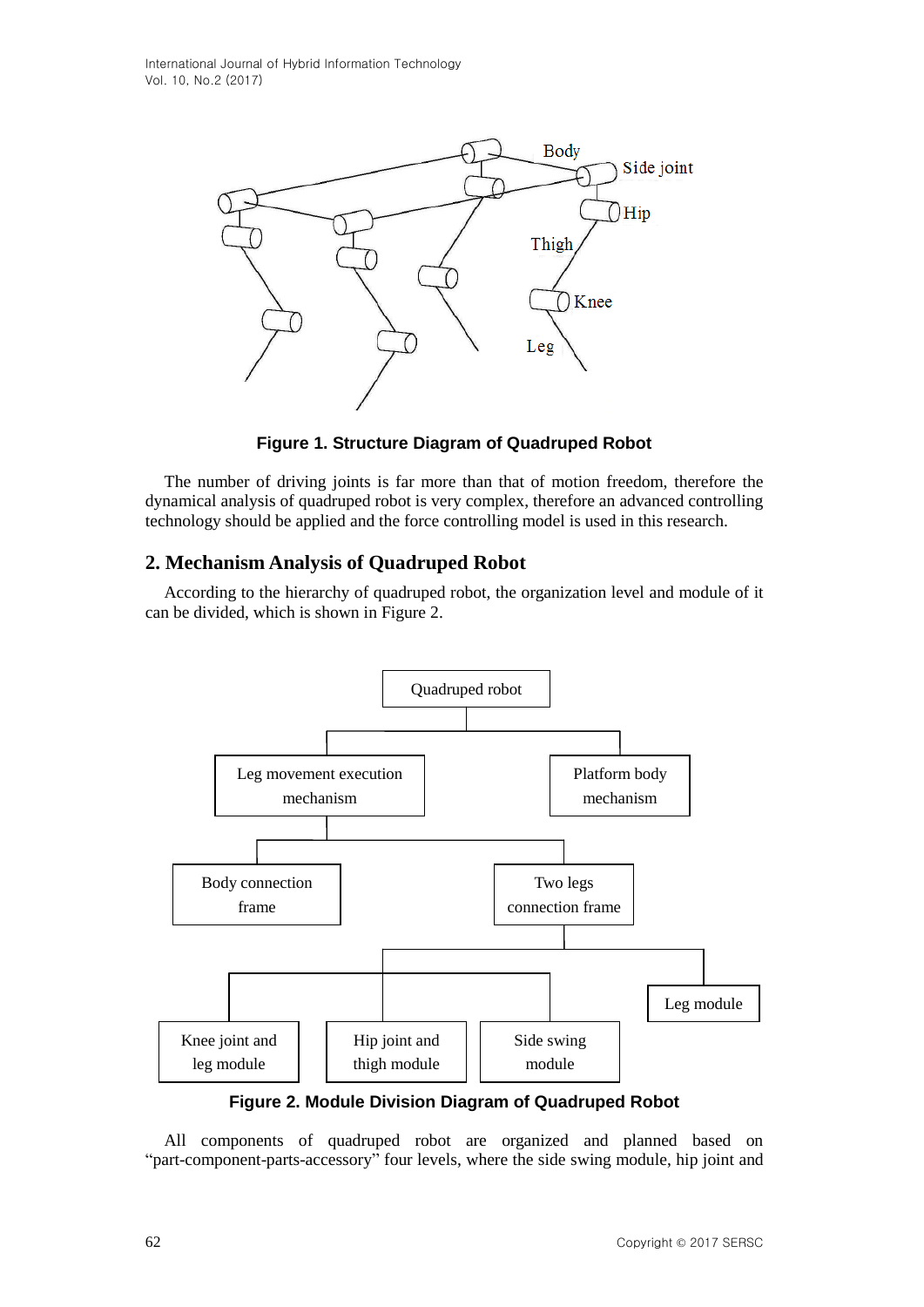thigh module, knee joint and leg module are limits, the bottom is the part layer should be designed in depth, the leg module and two legs module have independent function, which can be made up of an part layer.

The leg of quadruped robot can be simplified as the kinematic mechanism, which is shown in Figure 3. The length of leg is defined by  $l$ , which is the distance between hip joint and foot joint of robot, the angle of leg is defined by  $\theta_{\nu}$ , which is the intersection angle between the connecting line of hip joint and foot joint and Ab/Ad joint axis line, the following theoretical models are listed as follows [2]:

$$
l = \sqrt{x_{Ai}^2 + y_{Ai}^2}
$$
 (1)

$$
\theta_{\nu} = \pi - \arctan\left(\frac{x_{Ai}}{y_{Ai}}\right) \tag{2}
$$

where  $x_{Ai} = l_{i2} + l_{i1} \cos \theta_{ia} - (l_{i5} + l_{i6}) \cos \theta_3$ ,  $y_{Ai} = l_{i1} \cos \theta_{ia} - (l_{i5} + l_{i6}) \sin \theta_3$ . The velocity model of quadruped robot is expressed as follows:

$$
\vec{V}_{Ai} = J\dot{\vec{q}} \tag{3}
$$

where  $\vec{V}_{Ai}$  denotes the velocity vector of point  $A_i$ ,  $\vec{V}_{Ai} = [\dot{x}_{Ai}, \dot{y}_{Ai}, \dot{\theta}_3]^T$ ;  $\dot{\vec{q}}$  is generalized velocity vector,  $\vec{q} = [\theta_{ib}, \dot{\theta}_{ia}]$ ; *J* is the velocity Jacobin matrix of point  $A_i$ to driving joint.



#### **Figure 3. Simplified Diagram of Leg Kinematic Mechanism**

During the procession of controlling the quadruped robot, the velocity inverse solution should be considered, and the corresponding solution equation is expressed as follows [3]:

$$
\dot{\vec{q}} = J^{-1} \vec{V}_{Ai} \tag{3}
$$

where  $J^{-1}$  is the generalized inverse of Jacobin matrix.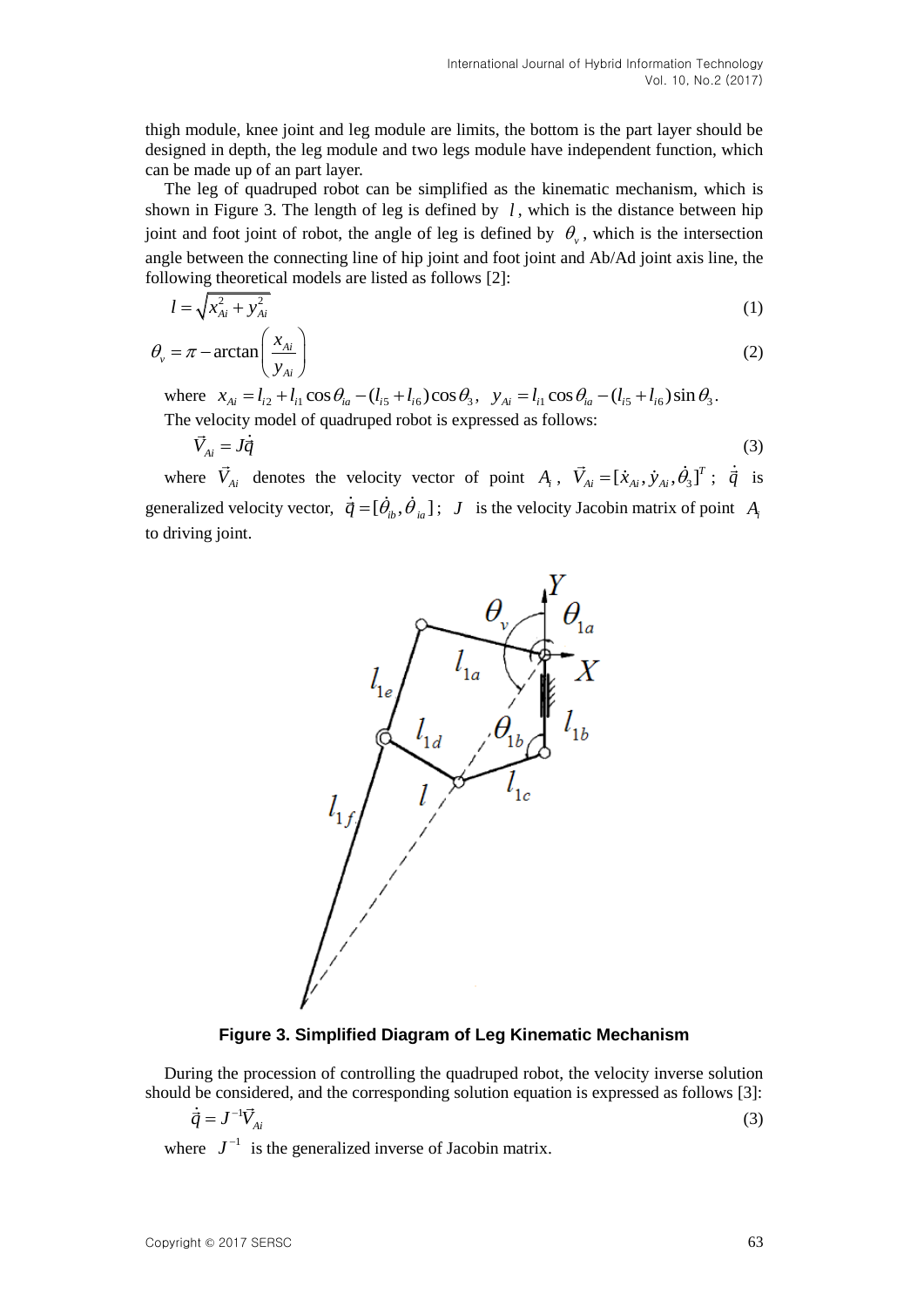The relationship between the acceleration vector of point  $A_i$  for robot and that of active joint can be expressed as follows:

$$
\vec{V}_{Ai} = \dot{J}\dot{q} + J\ddot{q} \tag{4}
$$

where  $\dot{J}$  is the derivative of Jacobin matrix to time.

The acceleration model of inverse kinematics problem for quadruped robot can be expressed as follows [4]:

$$
\ddot{q} = J^{-1}(\vec{V}_{Ai} - \dot{J}\dot{q})\tag{5}
$$

When the acceleration of active joint is known, the acceleration of reference point *Ai*

can be obtained according to expression (4). When the acceleration of reference point *Ai* is known, the acceleration of active joint can be solved based on expression (5).

## **3. Dynamical Planning Algorithm of Quadruped Robot Based On Force Controlling Module**

The force controlling module of quadruped robot can make the robot move according to the specified trace based on driving force torque of every joint of quadruped robot.

The torque of quadruped robot can be solved based on iteration Newton-Euler algorithm, the dynamical equation of a leg link  $i$  is expressed as follows [5]:

$$
f_{\sum_{i} = m_{i}c_{i}} \tag{6}
$$

$$
\tau_i^{(c)} = I_i \dot{\omega}_i + \omega_i I_i \omega_i \tag{7}
$$

where  $f_{\sum_i}$  is the resultant external force acting on the centre of mass,  $\tau_i^{(c)}$  $\tau_i^{(c)}$  is the external torque around the centre of mass.

$$
\dot{v}_i = \ddot{c}_i + \dot{\omega}_i c_i - \omega_i \times \dot{c}_i \tag{8}
$$

Then the following expression can be obtained:  
\n
$$
f_{\sum i} = m_i (v_i - c_i \times \omega_i + \omega_i \times (v_i + \omega_i \times c_i))
$$
\n(9)

The resultant moment in the global coordinate system formed by  $f$  and  $\tau_i^{(c)}$ *i* e resultant moment in the global coordinate system formed by  $f$  and  $\tau_i^{(c)}$  can be ssed as follows:<br>  $\tau_{\Sigma_i} = \tau_i^{(c)} + cf = I_i \omega_i + \omega_i I_i \omega_i + mc \cdot (v_i - c_i \times \omega_i + \omega_i (v_i + \omega_i \times c_i))$  (10) expressed as follows:

$$
\tau_{z_i} = \tau_i^{(c)} + cf = I_i \omega_i + \omega_i I_i \omega_i + mc \cdot (v_i - c_i \times \omega_i + \omega_i (v_i + \omega_i \times c_i))
$$
\n<sup>(10)</sup>

The matrix representation is arranged based on expressions (9) and (10), which is expressed as follows [6]:

$$
\begin{bmatrix} f_{\Sigma i} \\ \tau_{\Sigma i} \end{bmatrix} = I_i^S \ddot{X}_i + \dot{X}_i \times I_i^S \dot{X}_i
$$
\n(11)

where  $I_i^S$  $I_i^s$  is the 6×6 symmetrical matrix, which is named as space inertia matrix, which is calculated by the following expression:

$$
I_i^S = \begin{bmatrix} m_i E & m_i \hat{c}_i^T \\ m_i \hat{c}_i & m_i \hat{c}_i \hat{c}_i^T + I \end{bmatrix}
$$
 (12)

For the leg link system of quadruped robot the resultant force and torque acting on the

leg link can be expressed as follows [7]:  
\n
$$
\begin{bmatrix} f_{\Sigma i} \\ \tau_{\Sigma i} \end{bmatrix} = \begin{bmatrix} f_i \\ \tau_i \end{bmatrix} + \begin{bmatrix} f_i^E \\ \tau_i^E \end{bmatrix} - \begin{bmatrix} f_{i+1} \\ \tau_{i+1} \end{bmatrix}
$$
\n(13)

where  $f_i$  and  $\tau_i$  are the force and moment acting on leg link *i*;  $f_i^E$  $f_i^E$  and  $\tau_I^E$  $\tau_I^E$  are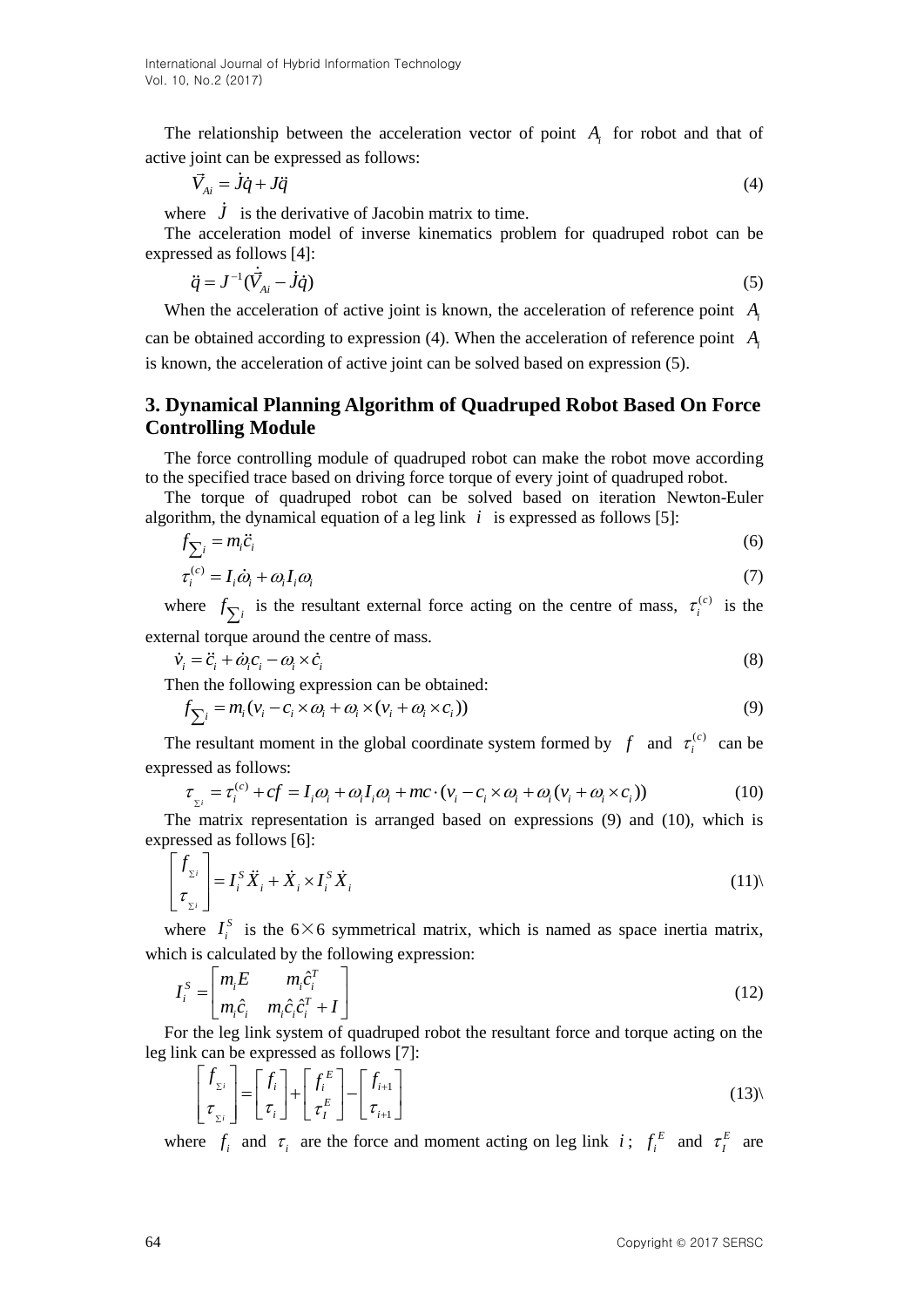the force and moment coming from outer environment.  $f_{i+1}$  and  $\tau_{i+1}$  reaction force and moment.

The recursive equation of force and moment can be obtained through substituting

expression (13) into expression (11):  
\n
$$
\begin{bmatrix} f_i \\ \tau_i \end{bmatrix} = I_i^S \ddot{X}_i + \dot{X}_i \times I_i^S \dot{X}_i - \begin{bmatrix} f_i^E \\ \tau_i^E \end{bmatrix} + \begin{bmatrix} f_{i+1} \\ \tau_{i+1} \end{bmatrix}
$$
\n(14)

If the link *i* is the end link of quadruped robot leg, the value of  $f_{i+1}$  and  $\tau_{i+1}$  can be set as zero when  $f_i$  and  $\tau_i$  are calculated. When the leg of link belongs to kicking leg, then  $f_i^E$  $f_i^E$  and  $\tau_i^E$  $\tau_i^E$  are gravity and gravity moment respectively. Otherwise, when the leg of link is supporting leg, then  $f_i^E$  $f_i^E$  and  $\tau_i^E$  $\tau_i^E$  conclude gravity item and contacting force item between the link and ground.

The torque acting on the joint axis can be expressed as follows [8]:

$$
u_i = s_i^T \left[ f_i, \tau_i \right] \tag{15}
$$

When the driving force of every joint for the quadruped robot is calculated, the control with quick speed and high precision of it can be achieved.

#### **4. Dynamical Simulation of Quadruped Robot**

In order to verify the effectiveness of force controlling model, the corresponding simulation analysis is carried out, the limb structure of quadruped robot is simplified, every leg has three joints, where the hip joint has two rotating freedom, and the knee and ankle joints have a rotating freedom respectively. The height of quadruped robot is 847mm, the length of quadruped robot is 582mm, and the width is 284mm, the length of hip joint is 88mm, the length of thigh joint is 172mm, the length of calf is 194mm.

The displacement and velocity of quadruped robot in X, Y and Z directions are shown in Figures 4-6. The X direction of quadruped robot is advancing direction. As seen from Figure 4, the body of quadruped robot moves with low velocity at the beginning, and then accelerates gradually. Finally, the quadruped robot keeps the movement with stable speed.



**Figure 4. Displacement and Velocity of Quadruped Robot in X Direction**

Figure 5 shows the displacement and velocity in Y direction. The barycenter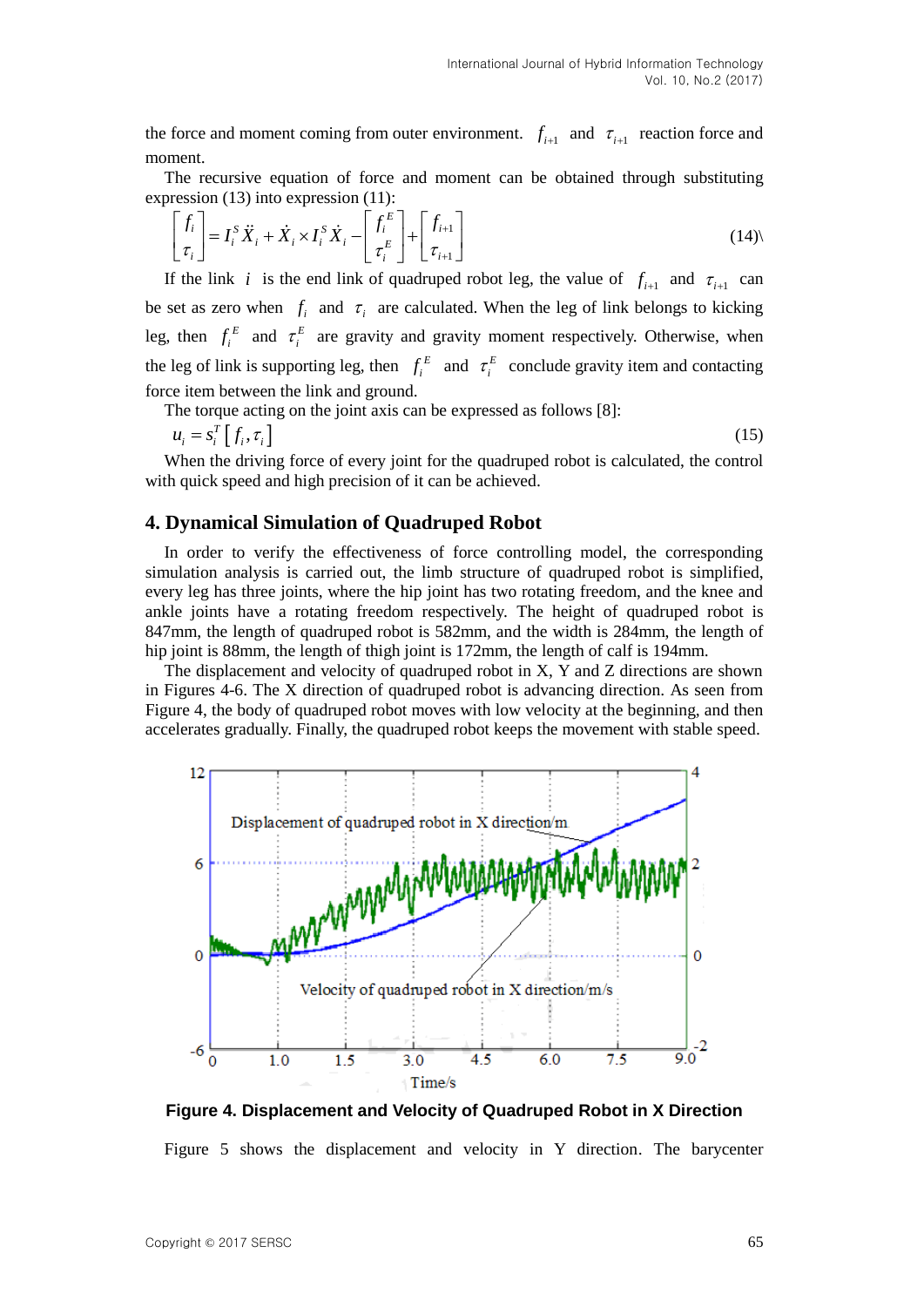displacement of quadruped robot changes in the range of  $\pm$ 3mm, therefore the robot can move stably, and there is no jumping and falling phenomenon.



**Figure 5. Displacement and Velocity of Quadruped Robot in Y Direction**

Figure 6 shows the horizontal moving displacement and velocity of quadruped robot, because the quadruped robot has no yaw control, there is about 2.4m displacement in horizontal direction at 9s, this phenomenon is caused by controlling the landing point of kicking leg when the position of the body is regulated.



**Figure 6. Displacement and Velocity of Quadruped Robot in Z Direction**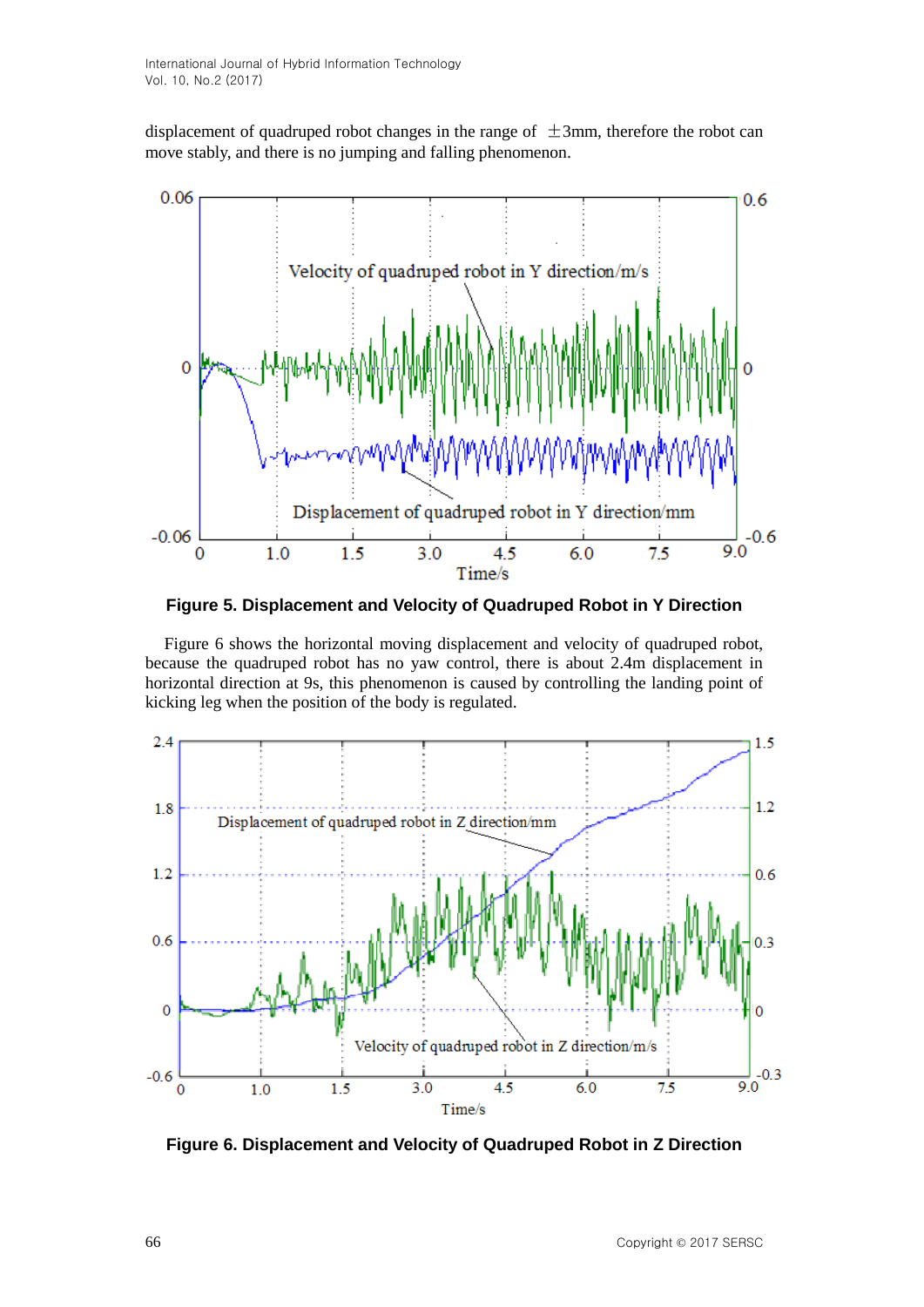## **5. Conclusions**

The force controlling model is applied in the dynamical planning of quadruped robot, and the corresponding dynamical simulation of quadruped robot is carried out. Simulation results show that the quadruped robot can move according to the specified walk and route, the body of quadruped robot moves with low velocity at the beginning, and then accelerates gradually, the bar center displacement of quadruped robot changes in the range of  $\pm$ 3mm, the quadruped robot has no yaw control, there is about 2.4m displacement in horizontal direction at 9s, and movement of it is stable, therefore the force controlling model is an effective method for controlling the walk of quadruped robot, the stability of it can be improved effectively.

#### **References**

- [1] P. T. [Doan,](http://link.springer.com/search?facet-creator=%22Phuc+Thinh+Doan%22) H. D. [Vo,](http://link.springer.com/search?facet-creator=%22Hoang+Duy+Vo%22) H. K. [Kim](http://link.springer.com/search?facet-creator=%22Hak+Kyeong+Kim%22) and S. B. [Kim,](http://link.springer.com/search?facet-creator=%22Sang+Bong+Kim%22) "A new approach for development of quadruped robot based on biological concepts"[, International Journal of Precision Engineering and Manufacturing,](http://link.springer.com/journal/12541) vol.11, no.4, **(2010)**, pp.559-568.
- [2] B. [Wang,](http://link.springer.com/search?facet-creator=%22Baoping+Wang%22) R. [Hu,](http://link.springer.com/search?facet-creator=%22Renxi+Hu%22) X. [Zhang](http://link.springer.com/search?facet-creator=%22Xiaodong+Zhang%22) and C. [Huai,](http://link.springer.com/search?facet-creator=%22Chuangfeng+Huai%22) "Gait planning and intelligent control for a quadruped robot", [Journal of Control Theory and Applications,](http://link.springer.com/journal/11768) vol.7, no[. 2,](http://link.springer.com/journal/11768/7/2/page/1) **(2009)**, pp.207-211.
- [3] [S. J. Sugumar](http://link.springer.com/search?facet-creator=%22S.+J.+Sugumar%22) and [R. Jayaparvathy,](http://link.springer.com/search?facet-creator=%22R.+Jayaparvathy%22) "Design of a quadruped robot for human–elephant conflict mitigation"[, Artificial Life and Robotics,](http://link.springer.com/journal/10015) vol.18, no.3-4, **(2013)**, pp.204-211.
- [4] J.-M. Yin, H.-K. Li and Z.-D. Dai, "Quadruped robot harmonious control based on RBF-Q learning", Application Research of Computers, vol.30, no.8, **(2013)**, pp.2349-2352. (In Chinese)
- [5] K.-L. Zhou, X.-L. Zhang and J.-G. Gong, "Transition control of a quadruped robot from quadruped to biped locomotion", Mechanical & Electrical Engineering Magazine, vol.30, no.1, **(2013)**, pp.15-20. (In Chinese)
- [6] S.-W. Lee, O-H. [Kwon](http://www.engineeringvillage.com/search/submit.url?CID=quickSearchCitationFormat&searchtype=Quick&searchWord1=%7bO-Hung+Kwon%7d§ion1=AU&database=3&yearselect=yearrange&sort=yr) and [K.-H.](http://www.engineeringvillage.com/search/submit.url?CID=quickSearchCitationFormat&searchtype=Quick&searchWord1=%7bKyung-Hwa+Rim%7d§ion1=AU&database=3&yearselect=yearrange&sort=yr) Rim, "Fuzzy Controller Design for Quadruped Robot Posture Control", International Journal of Digital Content Technology and its Applications, vol.7, no.12, **(2013)**, pp.228-233.
- [7] D. T. [Tran,](http://www.engineeringvillage.com/search/submit.url?CID=quickSearchCitationFormat&searchtype=Quick&searchWord1=%7bDuc+Trong+Tran%7d§ion1=AU&database=3&yearselect=yearrange&sort=yr) I. M. [Koo](http://www.engineeringvillage.com/search/submit.url?CID=quickSearchCitationFormat&searchtype=Quick&searchWord1=%7bIg+Mo+Koo%7d§ion1=AU&database=3&yearselect=yearrange&sort=yr) and Y. H. [Lee,](http://www.engineeringvillage.com/search/submit.url?CID=quickSearchCitationFormat&searchtype=Quick&searchWord1=%7bYoon+Haeng+Lee%7d§ion1=AU&database=3&yearselect=yearrange&sort=yr) "Motion control of a quadruped robot in unknown rough terrain using 3D spring damper leg model", International Journal of Control, Automation, and Systems, vol.12, no.2, **(2014)**, pp.372-382.
- [8] B. Chen, Z.-C. Pei and C. [Chen,](http://www.engineeringvillage.com/search/submit.url?CID=quickSearchCitationFormat&searchtype=Quick&searchWord1=%7bChen+Chen%7d§ion1=AU&database=3&yearselect=yearrange&sort=yr) "Bionic Motion Control Research of Hydraulic Quadruped Robot", Journal of System Simulation, vol.25, no.8, **(2013)**, pp.1746-1750. (In Chinese)